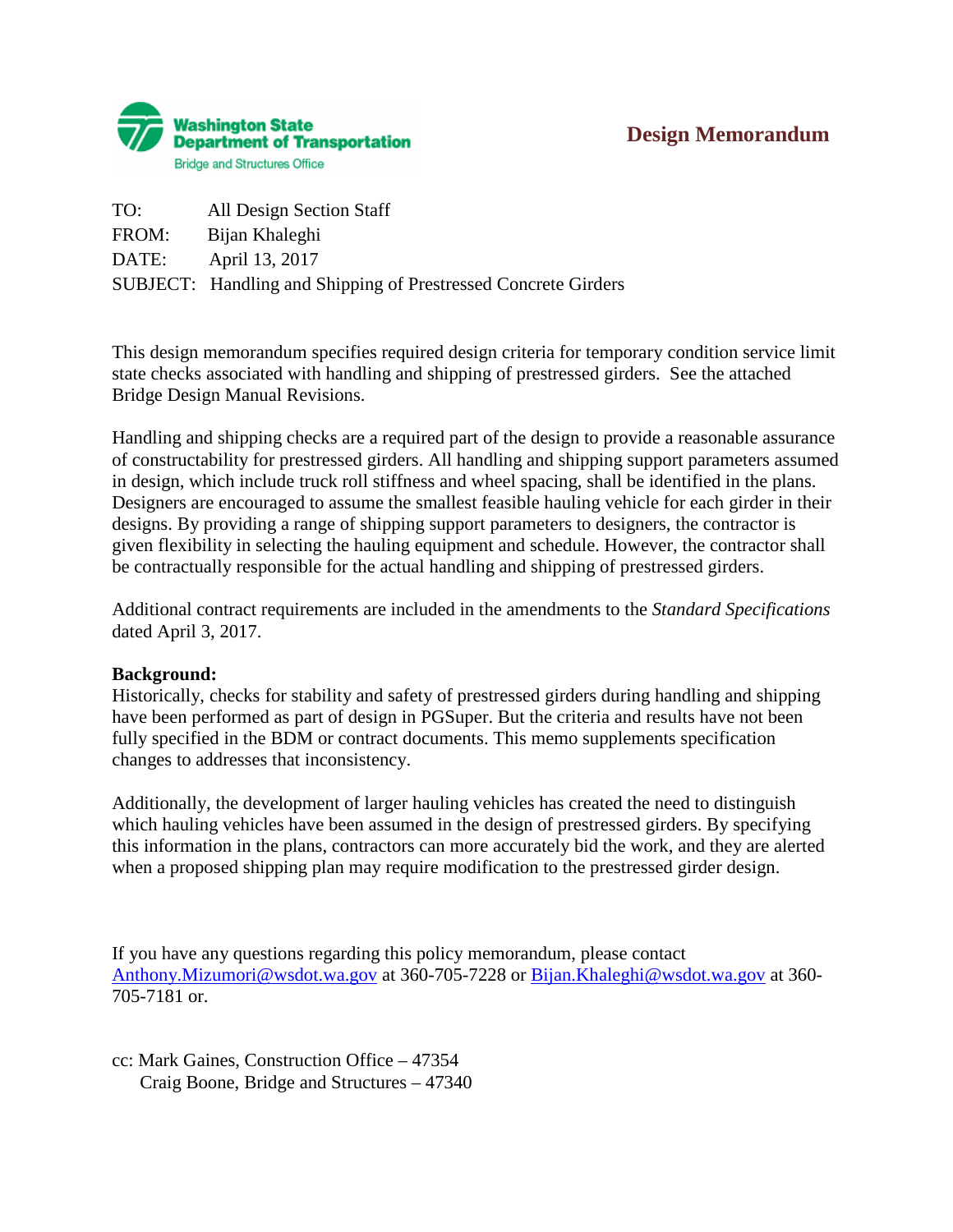## **Bridge Design Manual Revisions:**

## **Section 5.6.2 C2 shall be revised to read as follows:**

*The stress limits as described in Table 5.2.1-1 shall not be exceeded for prestressed concrete girders at all stages of construction and in service. The stages of construction for which stress limits shall be checked shall include, but not be limited to the following:*

- *a. Prestressing release at casting yard using Service I Limit State*
- *b. Lifting at casting yard using Service I Limit State. Dead load impact need not be considered during lifting. This check shall be done in accordance with Section 5.6.3.C.2.*
- *c. Shipping for a girder with impact using Service I Limit State. A dead load impact of 20 percent shall be included acting both up and down. The angle of inclination shall be the equilibrium tilt angle computed for lateral stability (see Section 5.6.3.D.6) with a roadway superelevation of 2 percent. This check shall be done in accordance with Section 5.6.3.D.6. This condition represents the girder traveling along a straight road at a typical 2% superelevation with dynamic load effects.*
- *d. Shipping for a girder without impact using Service I Limit State. Dead load impact, wind and centrifugal forces need not be included. The angle of inclination shall be the equilibrium tilt angle computed for lateral stability (see Section 5.6.3.D.6) with a roadway superelevation of 6 percent. This check shall be done in accordance with Section 5.6.3.D.6. This condition represents the girder going slowly through a corner with a 6% superelevation.*
- *e. Deck and diaphragm placement using Service I Limit State*
- *f. Final condition without live load using Service I Limit State*
- *g. Final condition with live load using Service I Limit State for compressive stresses and Service III Limit State for tensile stresses*
- *h. Final condition with live load using Fatigue I Limit State*

#### **Section 5.6.3 C2 shall be revised to read as follows:**

*The designer shall specify the lifting embedment locations (centroid 3′ minimum from ends - see Standard Specifications Section 6-02.3(25)L), maximum midspan vertical deflection and the corresponding concrete strength at release that satisfies the allowable stress criteria from Section 5.2.1.C and provides an adequate factor of safety for lateral stability. The calculations shall conform to methods as described in Standard Specifications Section 6-02.3(25) and reference 26. Factors of safety of 1.0 against cracking and 1.5 against failure shall be used.*

*As a result of the assumed lifting embedment transverse placement tolerance and the girder sweep tolerance, biaxial stresses due to lateral bending occur at the girder tilt equilibrium*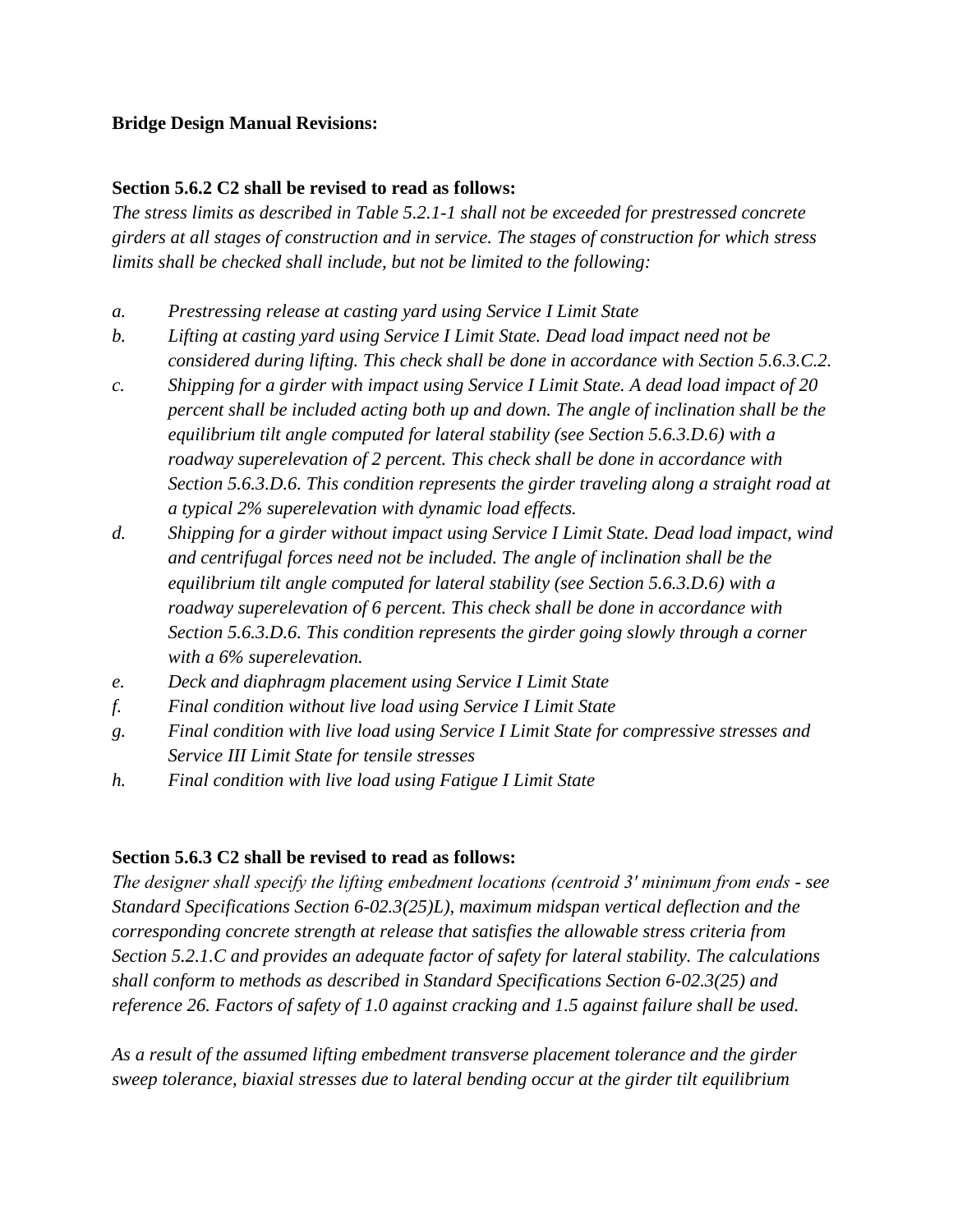*condition. Allowable stresses shall be evaluated for the girder tilt equilibrium condition for a hanging girder as described in Standard Specifications Section 6-02.3(25) and reference 26.*

*Lateral stability can be a concern when handling long, slender girders. Lateral bending failures are sudden, catastrophic, costly, pose a serious threat to workers and surroundings, and therefore shall be considered by designers. When the girder forms are stripped from the girder, the prestressing level is higher and the concrete strength is lower than at any other point in the life of the member. Lifting embedment/support misalignment, horizontal girder sweep and other girder imperfections can cause the girder to roll when handling, causing a component of the girder weight to be resisted by the weak axis.*

*Lateral stability may be improved using the following methods:*

- *a. Move the lifting embedments away from the ends. This may increase the required concrete release strength, because decreasing the distance between lifting devices increases the concrete stresses at the harp point. Stresses at the support may also govern, depending on the exit location of the harped strands.*
- *b. Select a girder section that is relatively wide and stiff about its vertical (weak) axis.*
- *c. Add temporary prestressing in the top flange.*
- *d. Brace the girder.*
- *e. Raise the roll axis of the girder with a rigid yoke.*

# **Section 5.6.3 D6 shall be revised to read as follows:**

*The designer shall specify concrete strengths, shipping support locations, minimum shipping support rotational spring constants, shipping support center-to-center wheel spacing, maximum midspan vertical deflections and temporary top strand configurations in the Plans that satisfy the allowable stress criteria from Section 5.2.1.C and provide adequate factors of safety for lateral stability during shipping. The calculations shall conform to methods described in Standard Specifications Section 6-02.3(25) and reference 26. Factors of safety of 1.0 against cracking and 1.5 against failure and rollover shall be used. See the discussion above on lateral stability during handling of prestressed concrete girders for suggestions on improving stability.*

*The rotational stiffness and center-to-center wheel spacing used in design shall be taken from Table 5.6.3-1. Design the girder for transportation with the least stiff support system as possible while achieving recommended factors of safety.*

| <b>Shipping Support Rotational</b> | <b>Shipping Support Center-to-</b> |  |
|------------------------------------|------------------------------------|--|
| Spring Constant, $K_{\theta}$      | Center Wheel Spacing, $W_{cc}$     |  |
| $(kip-in/radian)$                  | (in)                               |  |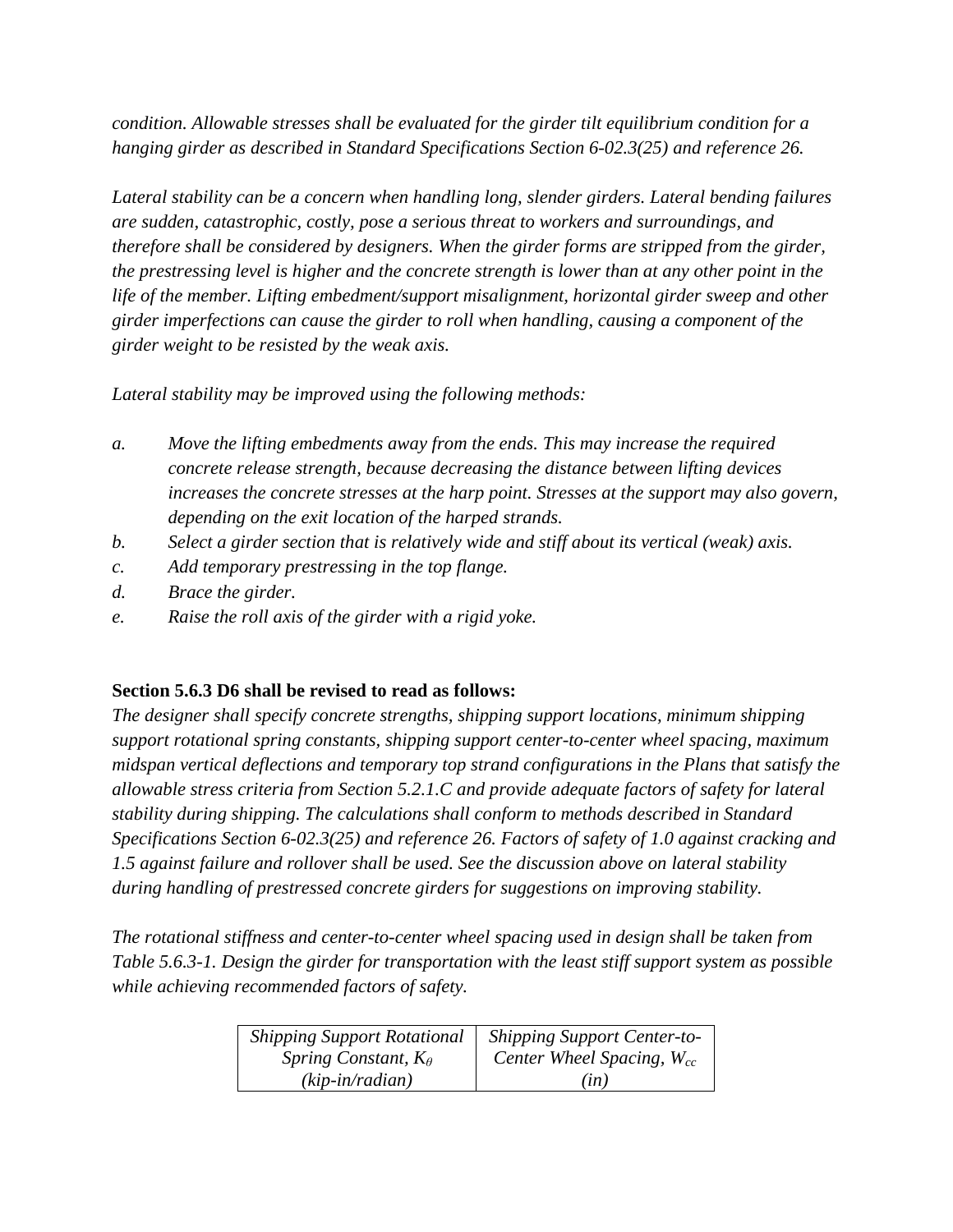| 40,000 | 72       |
|--------|----------|
| 50,000 | 72       |
| 60,000 | 72 or 96 |
| 70,000 | 96       |
| 80,000 | ገለ       |

*Shipping Support Parameters Table 5.6.3-1*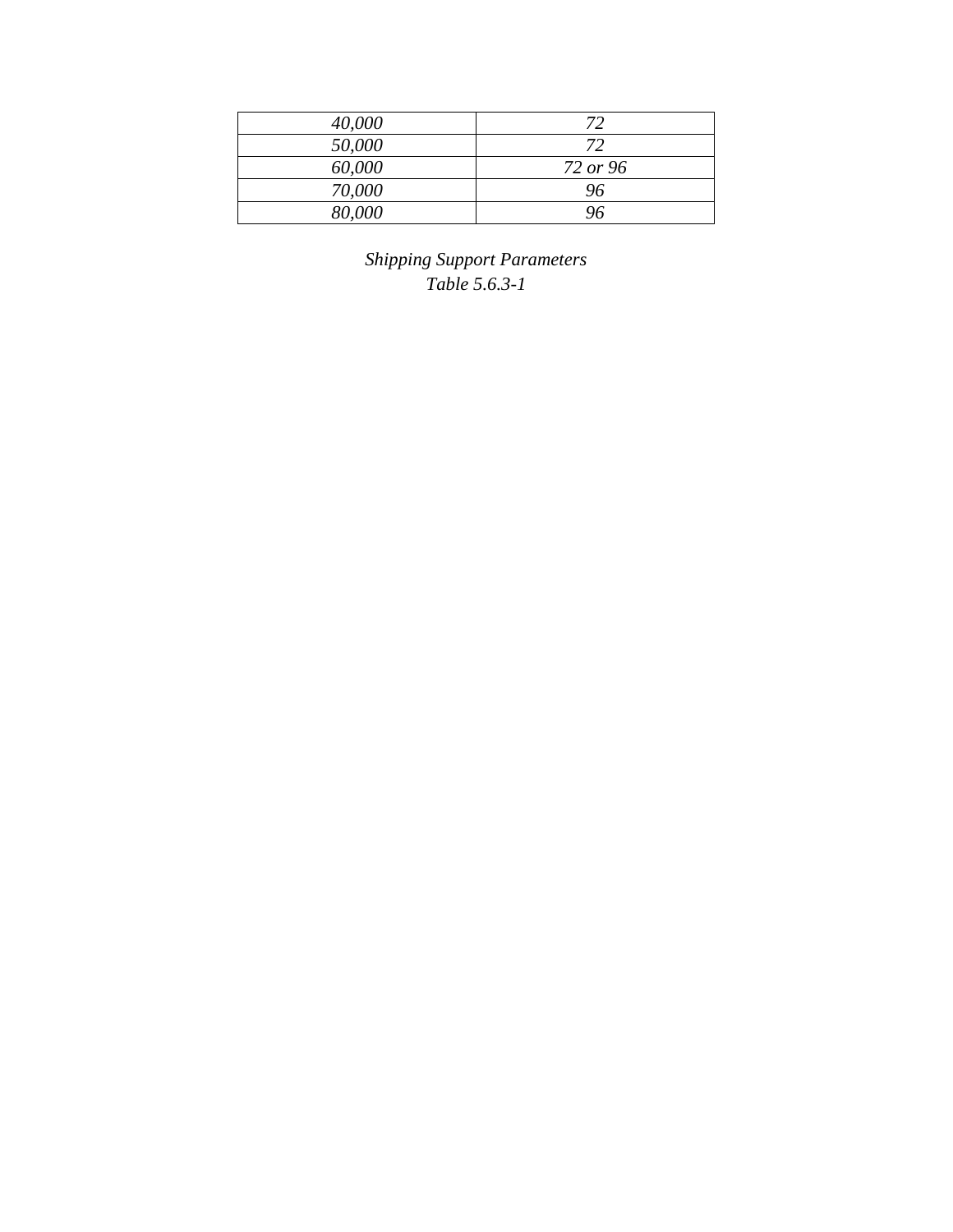#### **Implementation Support in PGSuper:**

PGSuper Version 3.0, which is part of the BridgeLink suite of tools, supports these requirements. The lifting and hauling stability analysis conforms to the procedures described in BDM reference 26.

The Temporary Conditions tab of the Girder Details window includes a new Haul Truck parameter as shown in [Figure 1.](#page-4-0) The parameter references one of the haul trucks defined in the new Haul Trucks library. Use this parameter to specify a haul truck configuration for hauling stress and stability analysis.



<span id="page-4-0"></span>*Figure 1 New Haul Truck Parameter*

For the WSDOT configuration of PGSuper, the new Haul Trucks library models the haul trucks defined in BDM Table 5.6.3-1. The PGSuper Girder Designer will automatically select the smallest haul hauling vehicle, based on rotational stiffness and wheel spacing, from the library that satisfies the design requirements.

Previous versions of PGSuper used an algorithm to estimate the rotational stiffness of the haul truck based on the girder weight. PGSuper creates haul trucks named "Old Haul Truck - n", where n is an integer, when opening previously created files to represent the old haul trucks. The Haul Truck parameter of the girder definitions are set to these haul trucks. Eliminate the old haul truck from design consideration by removing them from the Project Library.

The WSDOT Girder Schedule Report lists the lifting and hauling parameters for the Girder Schedule.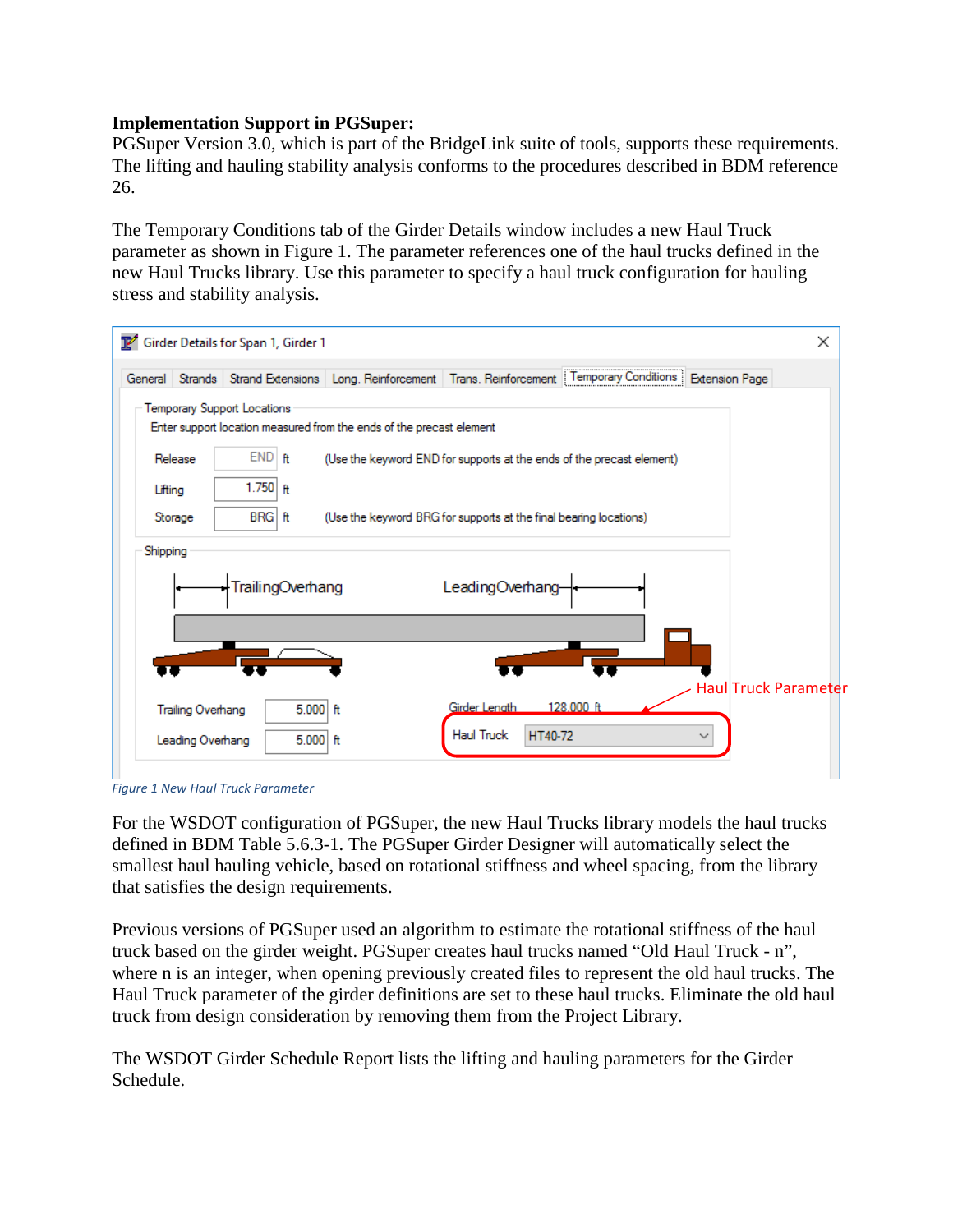The BEToolbox includes a new girder stability tool called PGStable. This tool performs lifting and hauling stability analysis for an individual girder. You can define the girder directly or export it from PGSuper.

Refer to program documentation for additional details.

Download the BridgeLink suite of tools, which includes PGSuper and BEToolbox, from [http://www.wsdot.wa.gov/eesc/bridge/software.](http://www.wsdot.wa.gov/eesc/bridge/software)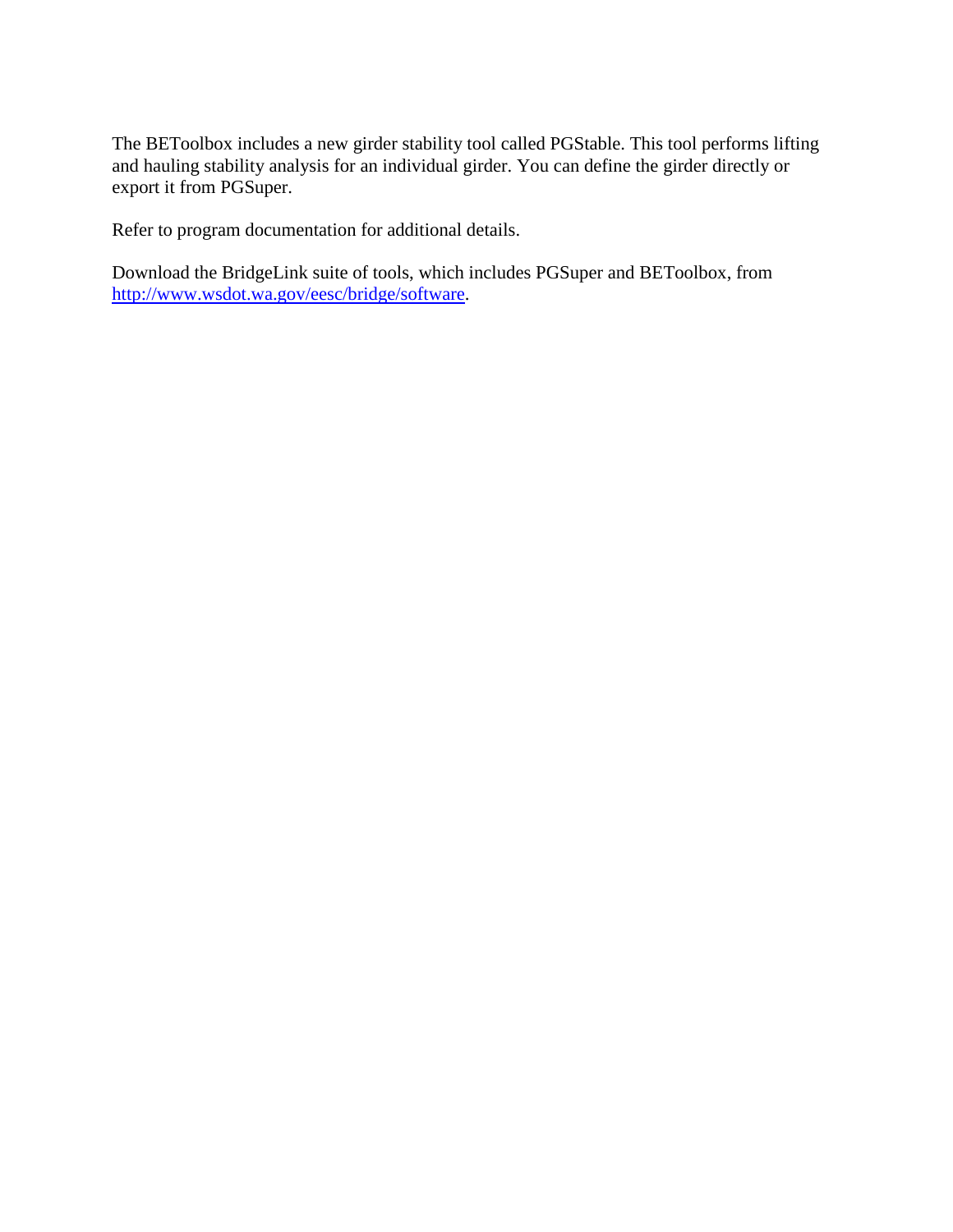# PGSuper<sup>™</sup> Technical Note (TN002)

Updated Girder Stability Design and Analysis

# Background

The Precast/Prestressed Concrete Institute (PCI) has published recommended practices for lateral stability of precast, prestressed concrete bridge girders. PCI Pacific Northwest (PCI/PNW) and local heavy haulers have requested WSDOT update design practices to account for modern hauling equipment and provide better communication of design assumptions. The WSDOT Standard Specifications, Bridge Design Manual, Girder Standards and the PGSuper software incorporate changes to the engineering practice related to girder stability analysis.

This document provides guidance for using PGSuper Versions 2.9 and 3.0 with respect to the new design approach and new information required for the girder schedule.

# New Design Approach for Girder Stability during Hauling

The new approach to designing girders for stability during hauling is very simple. Design girders for the least stiff hauling configuration, chosen from a list of hauling configurations representative of the regional fleet of hauling equipment, for which stress and stability requirements are satisfied. The hauling vehicle parameters, with the exception of the support rotational spring constant and the center-tocenter wheel spacing, are unchanged from the previous design method. Table 1 shows the support rotational spring constant and center-to-center wheel spacing.

Put simply, the new design approach is to start with configuration 1 from Table 1 and design the girder. Repeat the design process with each subsequent configuration until the design is successful.

|                | <b>Shipping Support</b><br><b>Rotational Spring Constant</b><br>$K_{\theta}$ (kip-in/rad) | <b>Center to Center</b><br><b>Wheel Spacing</b><br>$W_{cc}$ (in) |  |
|----------------|-------------------------------------------------------------------------------------------|------------------------------------------------------------------|--|
| 1              | 40,000                                                                                    | 72                                                               |  |
| $\overline{2}$ | 50,000                                                                                    | 72                                                               |  |
| 3              | 60,000                                                                                    | 72                                                               |  |
| 4              | 60,000                                                                                    | 96                                                               |  |
| 5              | 70,000                                                                                    | 96                                                               |  |
| 6              | 80,000                                                                                    | 96                                                               |  |

*Table 1- Haul Configuration Parameters*

# New Girder Schedule Information

Figure 1 shows the new parameters on the girder schedule. These parameters, along with the information in the Standard Specifications, provide builders, fabricators, and haulers the complete set of assumptions used when determining the lifting and bunking locations.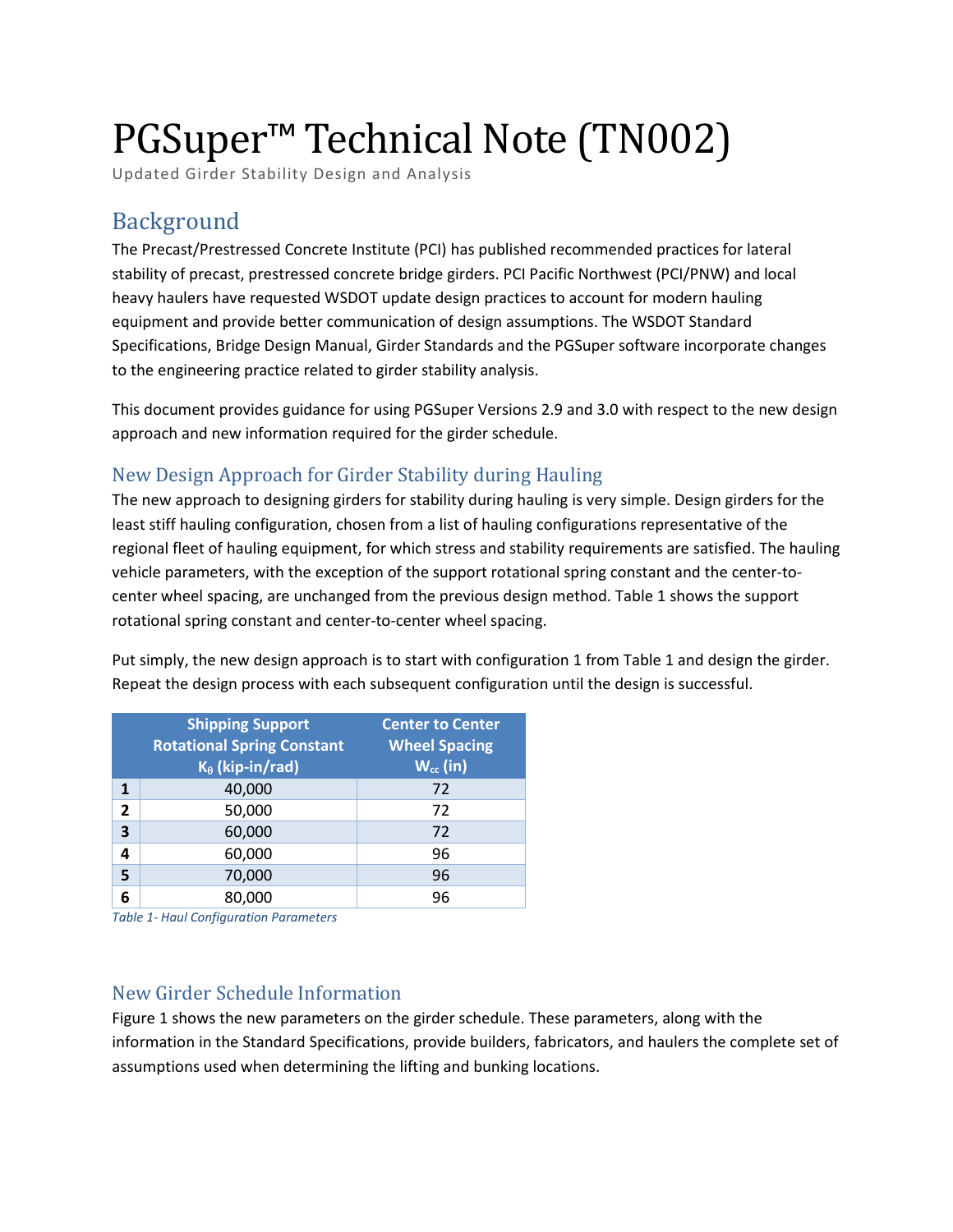| SHIPPING AND HANDLING DETAILS                                                              |  |    |    |                                                                                                                                |                                                                                                              |  |  |  |
|--------------------------------------------------------------------------------------------|--|----|----|--------------------------------------------------------------------------------------------------------------------------------|--------------------------------------------------------------------------------------------------------------|--|--|--|
| <b>MAXIMUM</b><br><b>MIDSPAN</b><br><b>VERTICAL</b><br>DEFLECTION<br>AT<br><b>SHIPPING</b> |  | L1 | L2 | $K_{\mathbf{\Theta}}$<br><b>MINIMUM</b><br><b>SHIPPING</b><br><b>SUPPORT</b><br><b>ROTATIONAL</b><br><b>SPRING</b><br>CONSTANT | $W_{CC}$<br><b>MINIMUM</b><br><b>SHIPPING</b><br><b>SUPPORT</b><br>CNTR.-TO-CNTR.<br>WHEEL<br><b>SPACING</b> |  |  |  |
|                                                                                            |  |    |    |                                                                                                                                |                                                                                                              |  |  |  |
|                                                                                            |  |    |    |                                                                                                                                |                                                                                                              |  |  |  |

#### *Figure 1 - New Girder Schedule Information*

The Shipping and Handling Details girder schedule parameters are:

- Maximum Midspan Vertical Deflection At Shipping = The deflection due to self-weight and prestressing at mid-span of the girder in the shipping configuration.
- $\bullet$  L = Location of lifting support locations
- $\bullet$  L1, L2 = Location of bunk points
- $\bullet$  K<sub>0</sub>, Minimum Shipping Support Rotational Spring Constant = rotational spring constant determined from analysis
- $\bullet$  W<sub>cc</sub>, Minimum Shipping Support Cntr-to-Cntr wheel spacing = center-to-center, transverse, wheel spacing of the hauling vehicle, determined from analysis.

# PGSuper 2.9

PGSuper 2.9 uses the now obsolete method of determining the truck support rotational spring constant. Manual iteration through the hauling equipment configurations is required for design.

# Procedure for Design and Analysis

Use the following procedure for design and analysis:

- 1) Create custom project criteria
	- a. Open your PGSuper project or create a new project
	- b. Select **Library > Edit Libraries**
	- c. In the Library Editor window, select the Project criteria library
	- d. Right click on the project criteria with a red check next to it and select Duplicate. This will create a copy of the project criteria that is currently in use.
	- e. Right click on the copy and select Rename. Enter a meaningful name (we'll use MyCriteria for this example).
- 2) Select custom project criteria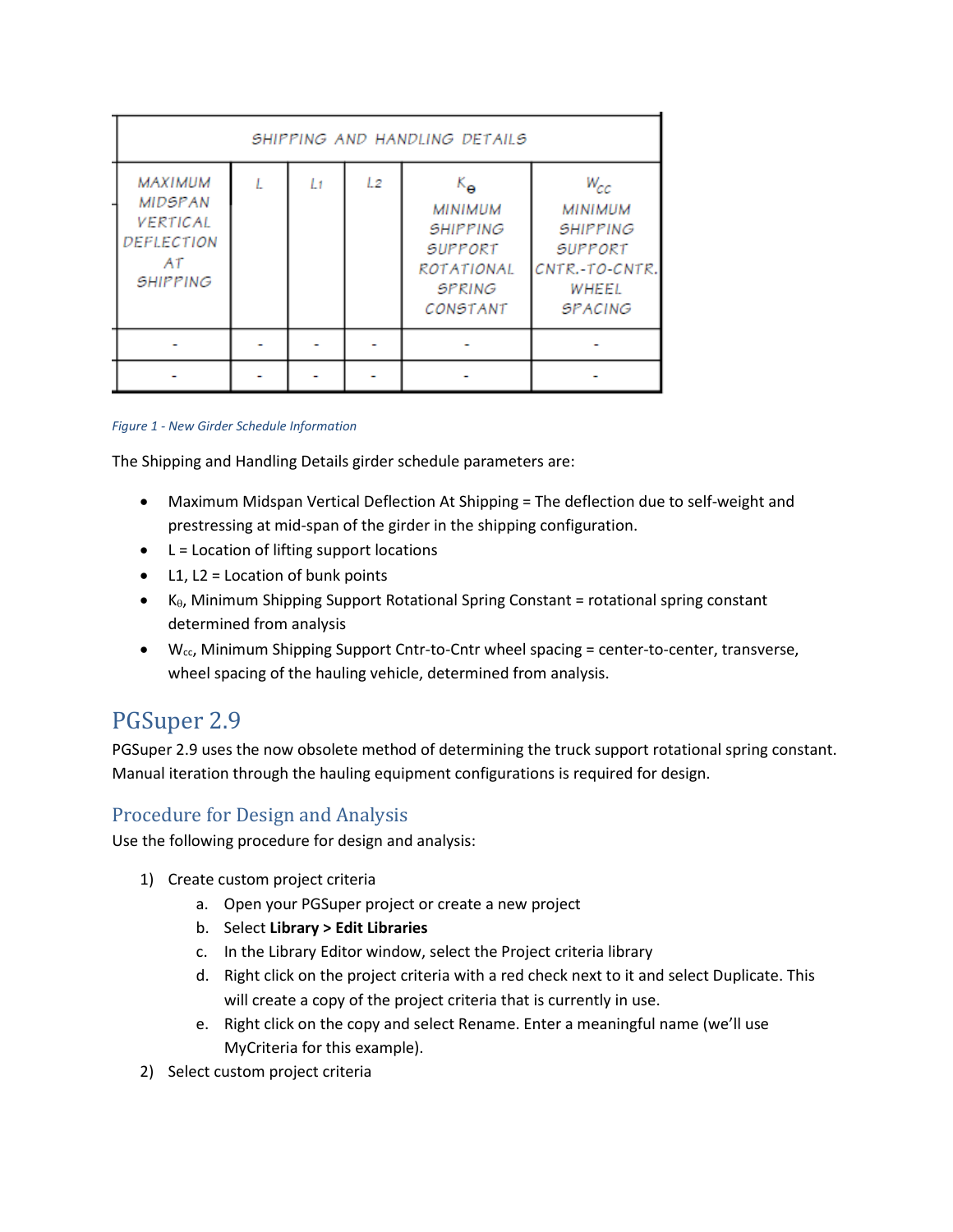- a. Select **Project > Project Criteria**. Select "MyCriteria" from the list. "MyCriteria" is now the project criteria. Modify the hauling parameters as needed.
- 3) Set haul truck parameters in "MyCriteria"
	- a. In the Library Editor window, double click on the "MyCriteria" object
	- b. Select the Hauling tab
	- c. In the Hauling Parameters section, select "Constant" for the Roll Stiffness of the Truck Trailer and enter the Roll Stiffness and Truck Width from the table above starting with configuration 1.
- 4) Design/Analysis
	- a. Perform a design or specification check analysis. A successful specification check analysis may require adjusting the bunking locations and temporary strands.
	- b. Return to Step 3 and use the next configuration if girder stability is inadequate.
	- c. Repeat until the hauling configuration is adequate.

# Girder Schedule Information

The new girder schedule parameters can be determined as follows:

- Maximum Midspan Vertical Deflection, Shipping: Estimate the effect of camber on the location of the center of gravity of the girder by increasing the location of the center of gravity with respect to the roll axis by 2%. Estimate the maximum midspan vertical deflection as  $0.02(Y_{bg} + H_{bg} - H_{rc})$  where  $Y_{bg}$  is the location of the girder centroid measured from the bottom of the girder,  $H_{ba}$  is the height of the bottom of girder above the roadway surface, and  $H_{rc}$  is the height of the roll axis above the roadway surface.  $H_{ba}$ and  $H_{rc}$  can be found in the Project Criteria on the Hauling tab.
- Minimum Shipping Support Rotational Spring Constant: Use the value  $K_{\theta}$  found in the Hauling Check Details chapter of the Hauling or Details Reports.
- Minimum Shipping Support Cntr-to-Cntr Wheel Spacing: Use two times the value  $z_{max}$ found in the Hauling Check Details chapter of the Hauling or Details Reports. Alternatively, use the value for Truck Width (C-C distance between dual tires) found in the Project Criteria on the Hauling tab.

# PGSuper 3.0

PGSuper 3.0, which is part of the BridgeLink suite of tools, uses the new method of determining the haul truck parameters. Update old PGSuper projects so that the old hauling parameters are not used.

# Updating Older Project Files

Update PGSuper<sup>™</sup> projects created prior to adding the new stability and haul truck features. The following procedure details the necessary steps.

- 1) Identify if input modifications are required
	- a. Open your PGSuper project file